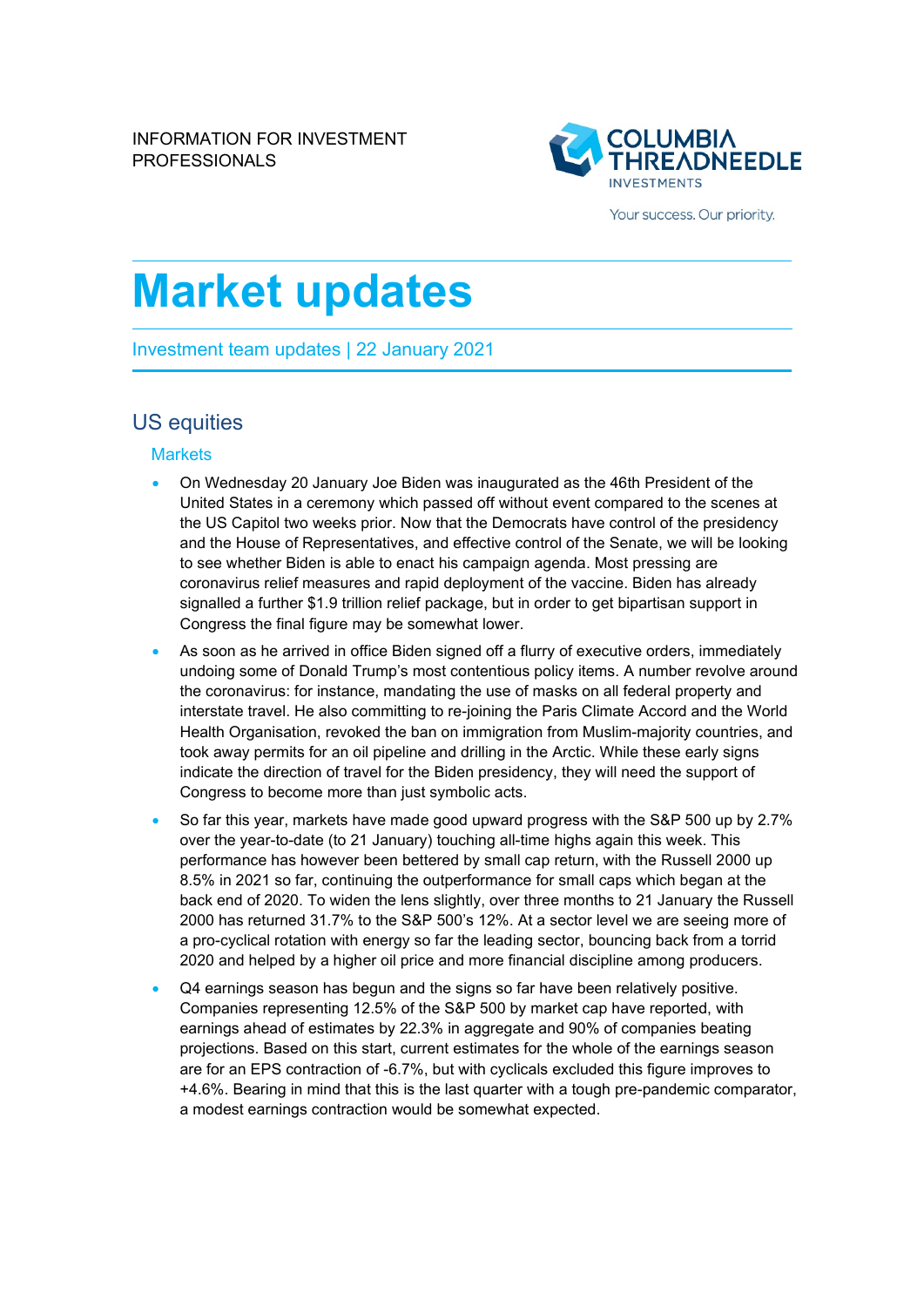• Big banks have reported generally good headline figures, but stock prices did not react positively, largely because the numbers were flattered by the release of reserves set aside for bad loans in 2020, and the compression of net interest margins which means the outlook is still uncertain. Netflix also issued a strong set of numbers, with an increasing subscriber count and indicated that buybacks may be on the horizon. Shares are up 7% this year.

## European equities

- Joe Biden's presidential win, as expected, brings a return to more Europe-friendly policies, including the US reverting to the Paris climate accord.
- It also promises reflationary policies to support the US and the world during continued Covid-19 prevalence.
- Europe has started the year well, with the UK outperforming slightly (as is sterling) in light of the Brexit agreement reached in December.
- German politics looks set to stay on track as Armin Laschet moves to replace Angela Merkel. But Italian politics, however, is ever more precarious and the ruling coalition is under pressure.
- We continue to focus on quality but are mindful that high valuations may not be sustainable, and some more defensive counters may benefit from an end to the virus, and from reflationary economic policies.

## Fixed income

#### **News**

- In the US 10-year inflation expectations have reached a two-year high of 2.2%. Meanwhile, initial unemployment claims came in at a lower 900,000 in the week ending 15 January. But that wasn't the biggest news in the US this week, as Joe Biden was inaugurated as the 47th president – and immediately set about reversing a series of Trump-era policies on the World Health Organisation, the Paris Climate agreement and the wall on the Mexican border.
- Elsewhere in the US Netflix stock was up 12% this week on the addition of 8.5 million customers in Q4 (led by the release of The Queens Gambit), and the platform now has more than 200 million subscribers in all. The University of Michigan Consumer Sentiment Index fell to 79.2 from 80.7 in December.
- In the eurozone, the CPI inflation rate in December was -0.3% year-on-year. In the UK, the CPI inflation rate was 0.6% year-on-year, which was slightly higher than expected.
- Meanwhile, car registrations fell 24% in the eurozone in 2020, though they were improving into the year-end – luxury brands such as BMW did better than mass market ones, eg Renault.
- Turning to the coronavirus, Wednesday 20 January saw Spain chalk up a record number of cases (in excess of 18,000), and the UK record fatalities. However, vaccine roll out in the latter is at 7.6% of population as of Thursday 21 January. Germany is to stay in lockdown until mid-February at least. The UK government is less reluctant to put a date on lifting its own restrictions.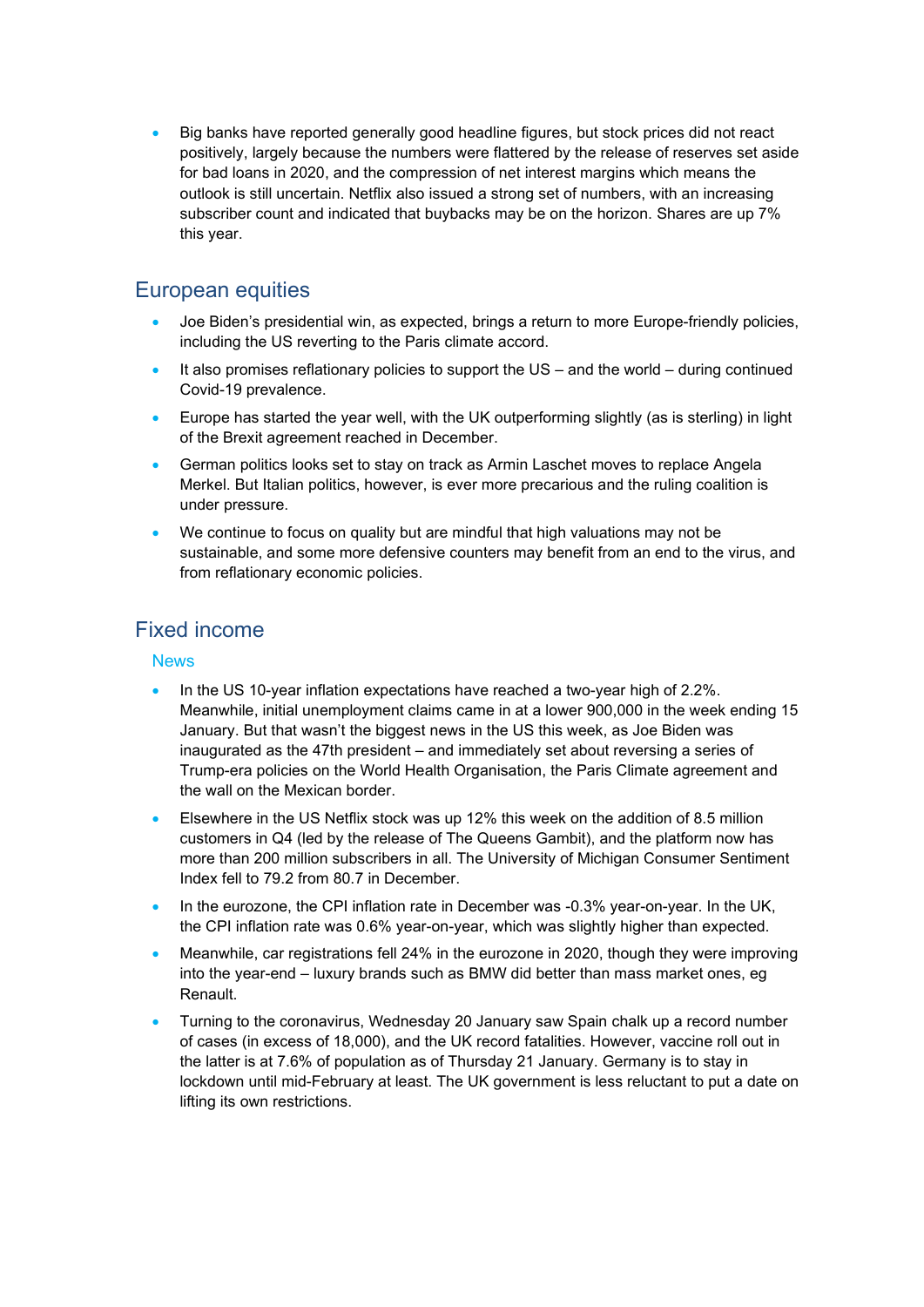#### **Markets**

- US core government bond yields moved around a little over the week but ended Thursday 21 January at 1.10%, +2 for the week. Euro bonds finished Thursday +4 at -0.50%
- In credit spreads, based on BofA Merrill Lynch Bond Indices, both Global IG and HY are both 4% tighter year-to-date. This week, Global IG ended Thursday 21 January at 99bps having circled the 100 point all week; while Global HY ended it at 394bps. European HY tightened over the week.
- In FX the dollar/euro was little changed throughout the week, with the euro ending Thursday 21 at 1.216.
- Oil started the week at \$52.4 per barrel and tracked a little lower over subsequent days to \$52.5.

### Multi-asset

- After a period of deep and protracted underperformance of UK equities, last week we neutralised our underweight to the market. Valuation discounts on UK stocks are meaningful and, with the risk of a no-deal Brexit removed and mounting M&A interest, a neutral stance seems prudent. However, the structural headwinds associated with the skinny Brexit deal prevent us from feeling more positive here.
- We continue to concentrate asset allocation portfolios in areas with good expected earnings, like Emerging Asia, Japan and the US; indeed, over the medium term there is a good relationship between profitability and returns.
- The UK and Korea, for instance, are trading at almost the same multiple around  $15.1x$ this year's earnings – but where the UK's aggregate earnings are expected to be just 1% over end-2019 levels by 2022, they are expected to double in Korea over the same period.
- Anchored bond yields remain central to sustaining equity valuations.

Note: all data as at 21 January 2021, unless otherwise specified. Source: Bloomberg.